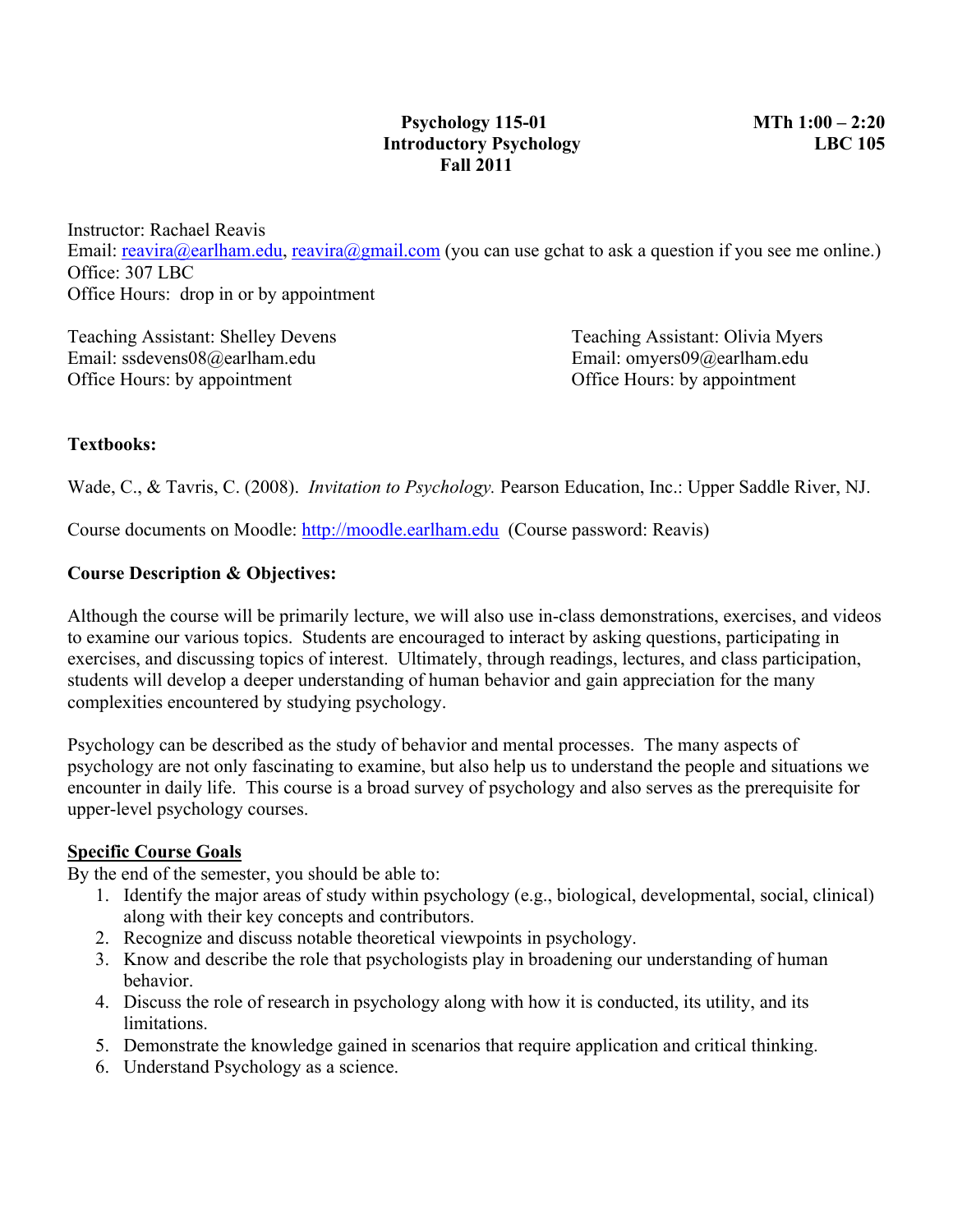# **Psychology Department Goals**

The following psychology department goals (based on the APA guidelines) are especially relevant for this course. The italicized/underlined goals are particularly emphasized:

- *1. Knowledge Base of Psychology*
- 2. Research Methods in Psychology
- *3. Critical Thinking Skills in Psychology*
- *4. Application of Psychology*
- *5. Values in Psychology*
- 6. Communication Skills
- 7. Sociocultural and International Awareness

## **Earlham General Education Goals:**

The following general education goals are especially relevant for this course. Italicized/bold items are particularly emphasized:

- 1. *Close and critical reading, thoughtful reflection, ready discussion*, and cogent writing.
- 2. Increased adeptness in thoughtfully considering texts of all sorts, whether singly or *in comparison with one another.*
- 3. Practice and discipline in group learning.

## **Evaluation:**

Your final grade will be based on participation/attendance, an applied project, a controversy paper, 5 tests, and one final. I will drop your lowest grade (your combined participation/attendance/controversy, **one** of 5 unit tests, **OR** your final). Your application project grade will not be dropped.

- **1) Participation/Attendance.** Attendance will be taken every day. There are two main ways that you are expected to participate actively. First, you are expected to volunteer ideas in class and to ask both clarifying and conceptual questions in class. Second, you will be expected to participate actively in small group discussions. Your TAs and I will evaluate your participation in both large & small group settings. In addition, other group members will evaluate your participation in small group discussions. I would prefer that students contribute freely and willingly and not have to randomly call on students. However, I reserve the right to do so.
- **2) Tests.** Research has shown that students learn more when they are given more frequent examinations that cover less material. Therefore, the majority of points in this class will come from 5 tests, each covering 2-3 chapters. Tests will consist of multiple-choice questions, short answer, and fill-in-theblanks. Tests will each be worth 100 points. Material from both the lectures and the text will be tested. There is no time limit for the tests, so please take your time to carefully read the questions and review your answers. Students tend to find my tests difficult. Studying in advance, attending class, and taking advantage of study materials are highly recommended. You are responsible for your own education. I won't be mad if you don't study or never show up to class, but it is unlikely that you will earn the same grade as you would if you applied yourself. **Finally, if you arrive after the first student has completed his or her exam, you will not be permitted to take the test, and will have to drop that grade**.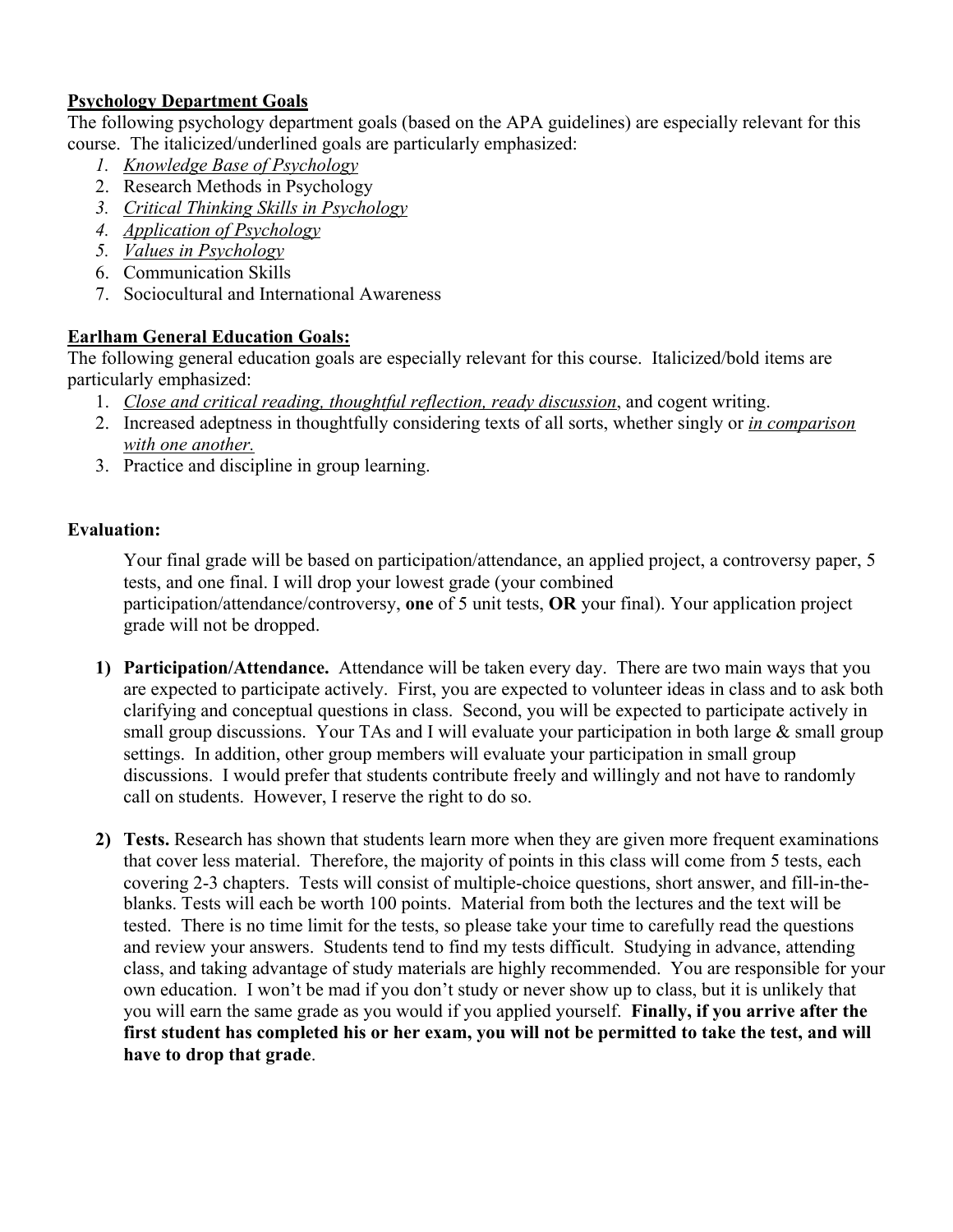\*Please note that make-ups are allowed ONLY for the following reasons: participation in an official college event or death of an immediate family member (parent, sibling, spouse, or child). Excuses must be verified by a note from a college official (e.g., coach's note). In the case of death of immediate family member, please contact me. As I drop one exam, **no other excuses will be permitted**, including for personal illness or death of an extended family member. For exams missed due to participation in an official university event, you must contact me BEFORE the missed exam and exams **must be taken no later than 1 week after the missed exam**. Make-up tests will differ from the original exam and may differ in the level of difficulty. (Special arrangements will be made for students who experience the death of an immediate family member, including the option of taking an Incomplete.)

- **3) Controversy Paper.** During the semester, I will post articles that argue different sides of the same issue on Moodle. You will complete at least one controversy paper. You will turn in a summary of both viewpoints and a *critical argument* about which viewpoint has the most support and is the most valid and why. Your summary should be 3 pages, double-spaced, and will be worth 50 points. **Email assignments by 11:59 pm on due date.** Late assignments will not be accepted. (See Moodle for the grading rubric and additional instructions.)
- **4) Application Project.** Throughout the semester, you will find opportunities to apply psychological principals and knowledge to everyday life. You will collect **at least one example per chapter** of psychological principals playing out in real life. **You can find a more detailed description of this assignment on Moodle.** In brief, you will find an example (it can really be anything – a news article, a YouTube video, a movie, a personal experience) and explain it using psychological principals covered in class or in the textbook. This is meant to be a fun project that should help you think more critically about psychology and see how it can be applied to the world around you. *You will need to keep a folder or binder of your application entries.* Everything must be **typed**. You will turn in your folder twice during the semester. **The first 5 entries are due on 10/13**, and will include entries for the following chapters: Intro/Research Methods, Memory, Brain, Emotion, & Consciousness. **All entries will be due on 12/12 by 5pm to my office.** *If you are missing an entry at the first evaluation, you will not be able to make it up for the second evaluation.* You will turn in 10 entries in total, resulting in a 50-point assignment. Your application project grade will not be dropped.
- **5) Final Exam.** Your final exam will follow the same format as the tests, but will cover material from the entire semester. Material from the lecture and the text will be tested. The final exam is worth 100 points. The final exam for this class is scheduled for **Wednesday, December 14th at 8 am**. You must take the exam at the scheduled time.Students will not be permitted to take it at any other time.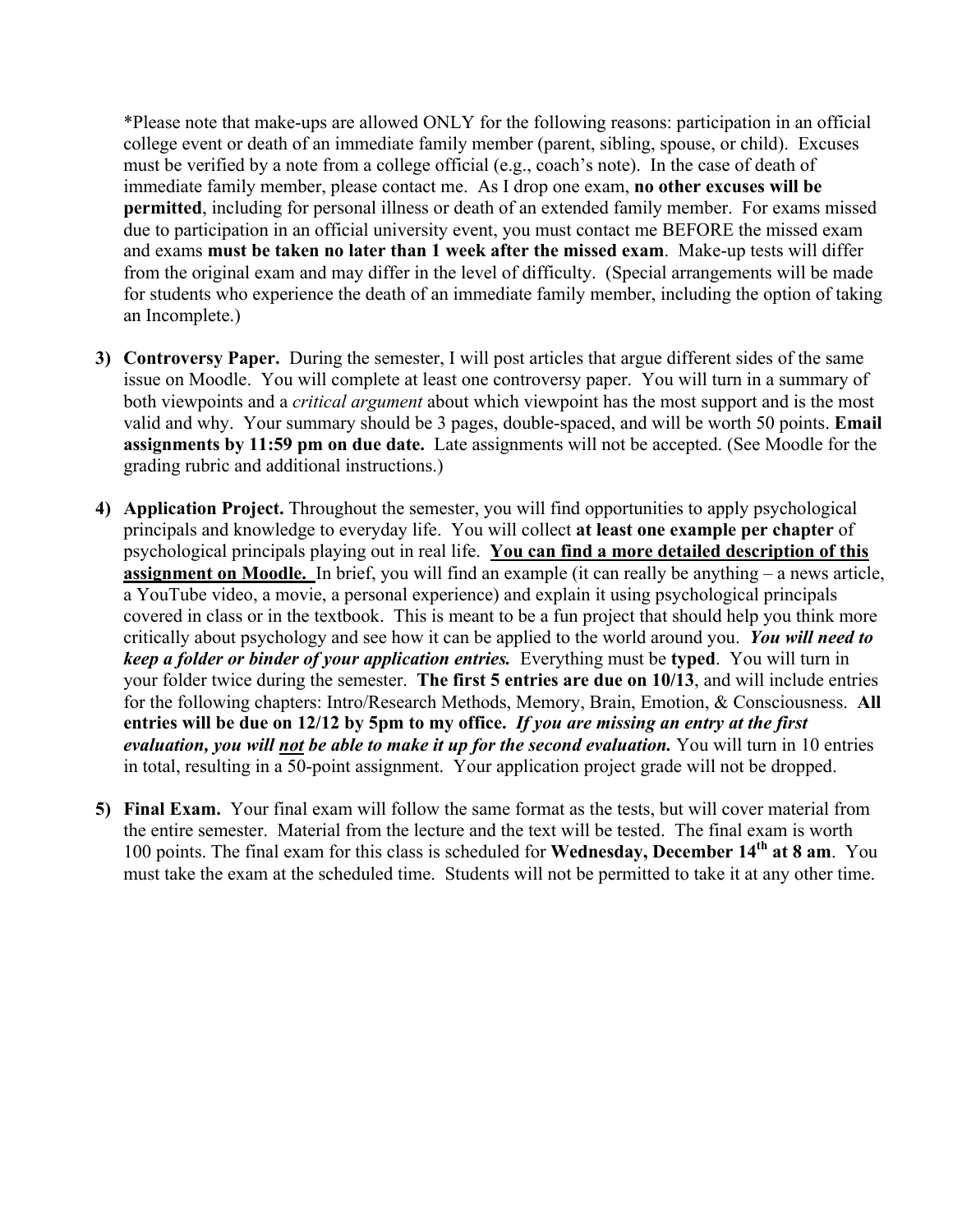## **6) Extra credit.**

- **Controversy paper.** You may complete two additional controversy papers for extra credit (up to 5 points each). If you do additional assignments, I will take the highest grade for your 50 point assignment, and the others will be given as extra credit. There may also be bonus questions on tests for relevant readings. **You should email your extra credit assignment by 11:59 pm on the last day the unit is discussed in class.** See Moodle for the grading rubric. I strongly encourage you to consult the grading rubric first – extra credit points are *not* guaranteed. **Please save your extra credit file with the following file name format:**  LastName\_FirstName\_ControversyExtraCredit.doc (or .docx or .pdf – no other formats **will be accepted).**
- You may earn *1 point for each of the first five studies* in which you participate, and ½ *point for each study thereafter*. (That's 1 point to the total points – *not* 1 percentage point.) We can negotiate about studies that take longer than 20 minutes. You will be required to keep a record of your participation, which will be randomly checked with the experimenter. There is a sheet on Moodle that you should ask your experimenter to sign after you participate.

## **Grading:**

| Controversy Paper $=$         | 50 points | A-: 90-92.9%; A: 93%-99.9%; A+: 100%                                                                       |
|-------------------------------|-----------|------------------------------------------------------------------------------------------------------------|
| $\text{Attention} =$          | 50 pts    | B-: 80-82.9%; B: 83-86.9%; B+: 87-89.9%                                                                    |
| Application Project $=$       | 50 pts    | C-: 70-72.9%; C: 73-76.9%; C+: 77-79.9%                                                                    |
| Unit Tests $(5 \times 100)$ = | $500$ pts | D: $65-69.9\%$                                                                                             |
| Final Exam $=$                | $100$ pts | $F - 65\%$                                                                                                 |
|                               |           | $Q_{n+1}$ 100 m interest number 11 km discussed (see that attendance beneficially beneficially $Q_{n+1}$ ) |

One 100-point assignment will be dropped (**one** test, attendance/participation/controversy, **OR** the final). Your application project will not be dropped, resulting in 650 total points possible.

*I do NOT round grades. For example, 79.9999 is a C+, no exceptions. Please note the grading scale—it may be different from other classes you have had.*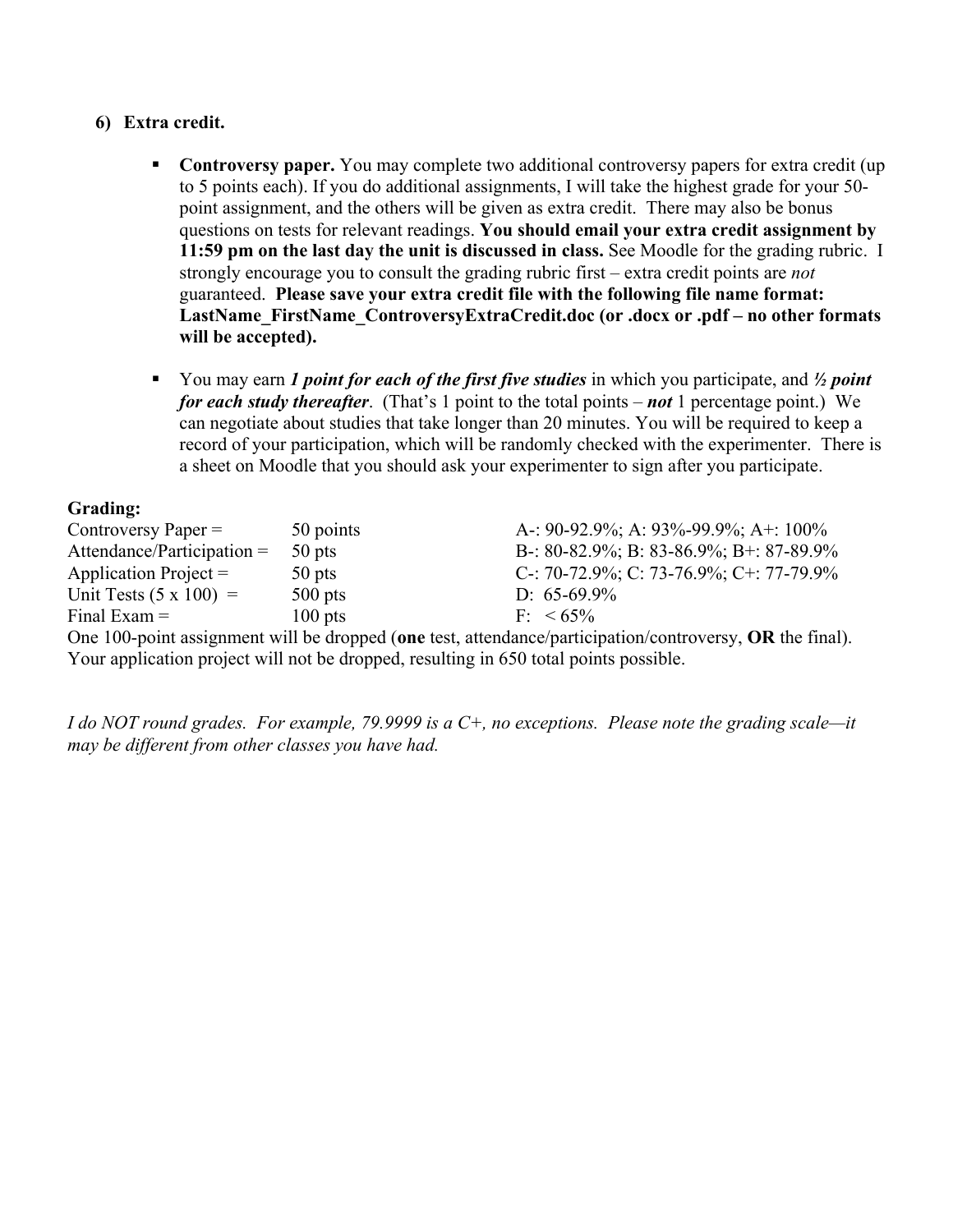**Office Hour Etiquette:** I am happy to meet with students outside of class, and I encourage you to make an appointment with me if you are having trouble in class or need to meet for another reason. However, I will not tolerate no-shows. If you miss a meeting with me and failed to cancel within 24 hours, in the future, I will only be available to you directly after class. You may also use the chat feature of gmail  $(reaving@gmail.com)$  to ask me questions. If I'm not at my computer when you leave a message, I'll answer it when I return. We can also schedule a time to chat online if we cannot find a convenient time to meet in person. The office hour policy also applies to meetings with the TAs.

## **Email Etiquette:**

You are encouraged to contact me via e-mail with any questions that you may have, but I ask that you comply to the following 'house rules': **Check the syllabus and Moodle** *first* to see if your question can be answered. If you ask a question that has already been answered, you will receive an automated reply telling you to find the answer yourself.

Please use appropriate etiquette when you e-mail and I will do the same in return: (a) begin with a greeting; (b) state who you are and which class/section you are in; (c) end with an appropriate signature. Don't forget to use spell-check! *If you fail to adhere to these guidelines, you will receive an automated reply that instructs you to consult these guidelines and to re-send your e-mail.*

Example of appropriate e-mail format: 'Rachael, My name is [YOUR FULL NAME] and I am in your [NAME OF COURSE]\*. I have a question about X .... Thanks, [YOUR NAME]' \*You don't have to tell me your course after the first few weeks, once I've learned your names.

Example of inappropriate e-mail format resulting in no response (lack of greeting; no personal identification; no reference to course name/section; no signature; spelling errors; inappropriate language):

'So i was wonderign when you were gonna post the notes?'

Proper e-mail etiquette is *extremely* important in that (a) it enables me to be more efficient in helping you because I won't lose time trying to figure out who you are or what you are asking; (b) **it is a vital skill to have in the 'real world.'** Professional relationships necessitate professional e-mail correspondence. Thanks in advance for your cooperation!

## **Academic Honesty:**

All students are expected to conduct themselves with honesty and integrity in this course. The honor code is both a privilege and a responsibility, and you are expected to take it seriously. Suspected infractions, such as plagiarism or fabrication of reports will be treated seriously and will be reported. Furthermore, if you are aware of a violation of academic integrity, it is your responsibility to take action.

#### **Students with Disabilities:**

Please speak with me as soon as possible and let me know what accommodations Academic Support Services has suggested for you. Accommodation arrangements must be made in the first 2 weeks of the semester. Please see http://www.earlham.edu/policies/learning-disabilities.html for details.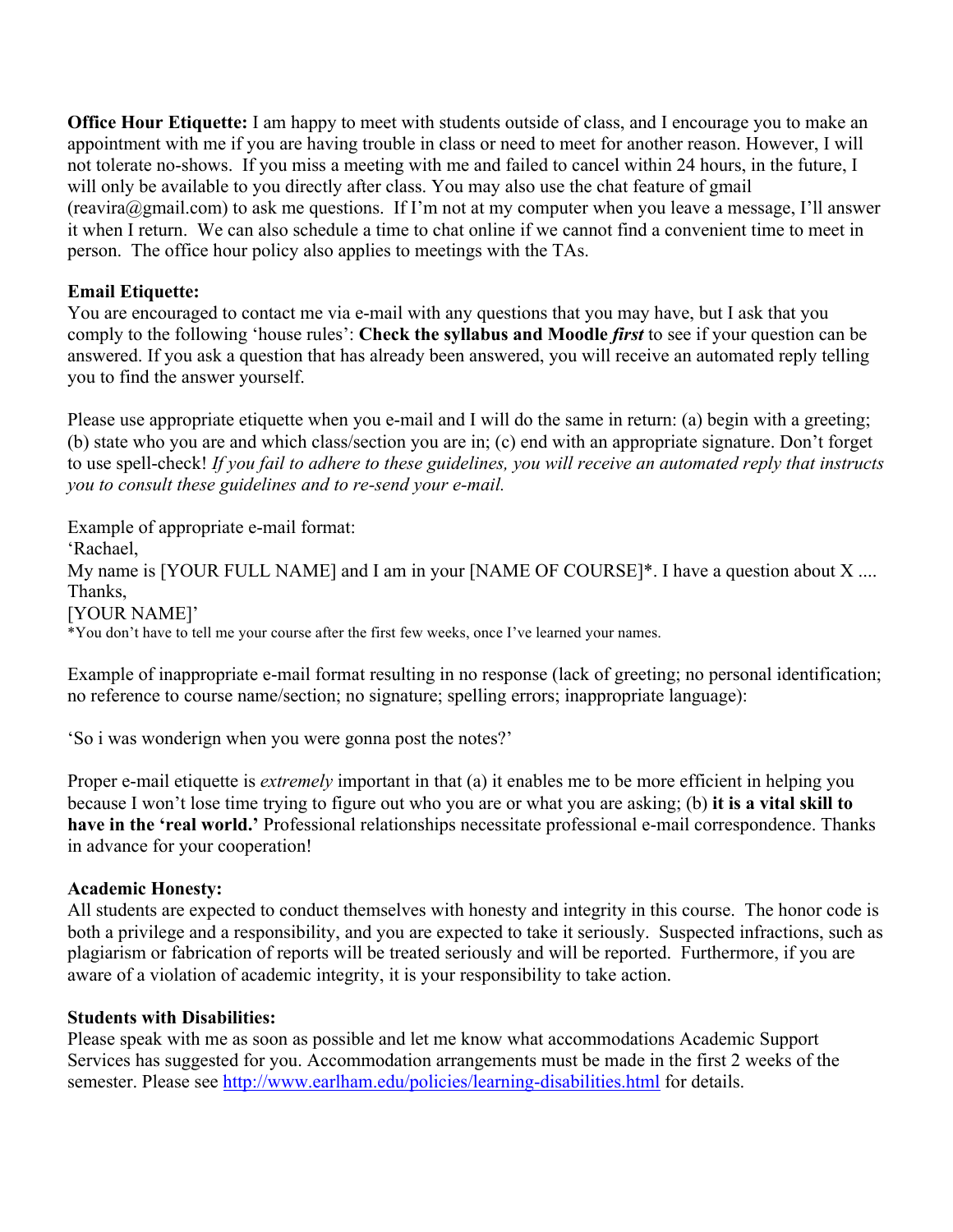# **Schedule of Topics & Assignments**

 Please note that this schedule is tentative and may change as circumstances require. *\*Textbook readings are due the first day they are listed.*

|                                                   | Dates:                      | Topic & Reading:                                                                                                                                                                  |
|---------------------------------------------------|-----------------------------|-----------------------------------------------------------------------------------------------------------------------------------------------------------------------------------|
| $^* =$<br>Controv.<br>Paper<br>Due by<br>Midnight | 8/25                        | Topic: Syllabus, What is Psychology?<br>Reading: Ch. 1, pg 3-19                                                                                                                   |
|                                                   | 8/29, 9/1                   | Topic: Research Methods<br>Reading: Ch 1, 19-33                                                                                                                                   |
|                                                   | $9/5, 9/8*$                 | <b>Topic: Memory</b><br>Reading: Ch. 8<br>Controversy: Are Repressed Memories Real?<br>Yes: Kluft; No: Loftus                                                                     |
|                                                   | 9/12                        | Test, Ch. 1 & 8                                                                                                                                                                   |
|                                                   | $9/15, 9/19*$               | Topic: Neurons, Hormones, & the Brain<br>Reading: Ch. 4<br>Controversy: Are Sex Differences in Math Biological?<br>Yes: Pinker; No: Spelke                                        |
|                                                   | $9/22*$                     | <b>Topic: Emotion</b><br>Reading: Ch. 13<br>Controversy: Media Violence → Aggression?<br>Yes: Bushman; No: Freedman                                                               |
|                                                   | $9/26, 9/29*$               | <b>Topic: Consciousness</b><br>Reading: Ch. 5<br>Controversy: Addiction a Brain Disease?<br>Yes: NIDA; No: Satel                                                                  |
|                                                   | 10/3                        | Test, Ch. 4, 5, & 13                                                                                                                                                              |
|                                                   | $10/6$ , $10/10$ , $10/13*$ | <b>Topic:</b> Learning<br>Reading: Ch. 9<br>Controversy: Should Animals Be Used in Research?<br>Yes: Cohen; No: Regan<br>First 5 entries of applied project due in class on 10/6. |
|                                                   | 10/17                       | Test, Ch. 9                                                                                                                                                                       |
|                                                   | 10/20                       | <b>No Class, Mid-Semester Break</b>                                                                                                                                               |
|                                                   | $10/24$ , $10/27$           | <b>Topic: Personality</b><br>Reading: Ch. 2                                                                                                                                       |
|                                                   | $10/31$ , $11/3$ , $11/7*$  | <b>Topic: Development</b><br>Reading: Ch. 3<br>Controversy #1: Are Fathers Necessary?<br>Yes: McLanahan; No: Drexler                                                              |
|                                                   | 11/10                       | Test, Ch. 2 & 3                                                                                                                                                                   |
|                                                   |                             |                                                                                                                                                                                   |

 $^\ast$   $=$ Controv. Paper